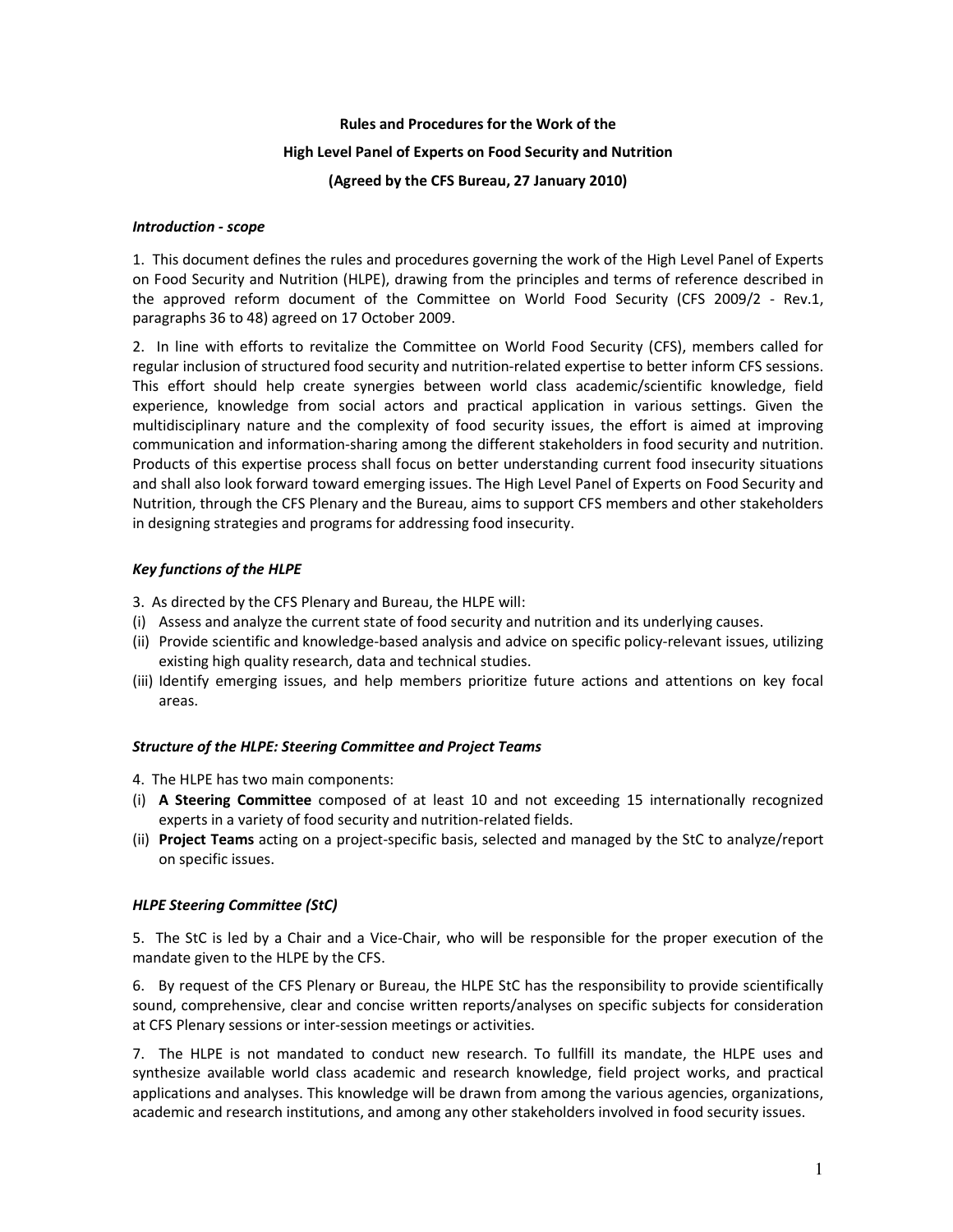8. The CFS Bureau, with the support of the Steering Committee and in consultation with the Advisory Group, shall precisely formulate the nature of the expertise and advice requested by CFS. It shall also include a provisional budget and indicative deadlines for report submission and for CFS plenary discussion, duly considering time required for draft report review, final report translation and organizational matters ahead of CFS sessions.

## Working language of the HLPE

9. Working language will be decided by the Steering Committee. Drafting language for HLPE reports will be in a UN Language to be decided by project teams. Final documents for CFS Sessions will be made available in the Official UN Languages.

## Principles for selection of the StC members, its Chair and Vice-chair

- 10. The following principle shall apply with respect to the members of the HLPE StC:
- (i) They should be internationally recognized experts in their field related to food security and nutrition, and have broad vision and substantial experience in cross-disciplinary expert processes. They should be experienced professionals, holding an advanced university degree, proven record of publications and/or solid background in field/research project management in the area of food security. Most importantly they should have strong experience in managing groups or networks of experts, extensive communication and inter-personal skills, leadership skills, and, drawing from their international recognition by peers, the capacity to attract and draw expert networks.
- (ii) They participate in their individual capacities, and not as representatives of their respective governments, institutions or organizations.
- (iii) The composition of the StC shall reflect a balance of technical disciplines, regional expertise and representation.

11. All members of the Steering Committee serve for a 2-year period, renewable once. The Chair and Vice-Chair of the StC are elected by the StC among its members, for a 2 year period.

#### Procedures for selection of StC members, its Chair and Vice-chair

12. The selection of members of the StC shall be carried out by an ad-hoc selection committee designated by the CFS Bureau and made up of representatives from FAO, WFP, IFAD, CGIAR/Bioversity and from a CSO/NGO. The ad-hoc selection committee shall examine the nominations received by the Secretariat, and submit its recommendations to the CFS Bureau for approval, in accordance with the principles described above.

13. At its first meeting, the newly selected StC shall proceed to the election, among its members, of its Chair and Vice-Chair.

14. If, within its two year term, the Chair of the StC resigns or is unable to fulfill its mandate, the Vice-Chair shall serve as acting Chair until a new election is organized.

#### HLPE Project Teams

15. To perform assigned tasks, the HLPE StC shall bring together appropriate, time-bound expert project teams, called Project Teams, led by a Team Leader.

#### HLPE Project Teams' appointment

16. The StC shall appoint Team Leaders, who can be either a member of the StC, or an expert external to the Steering Committee.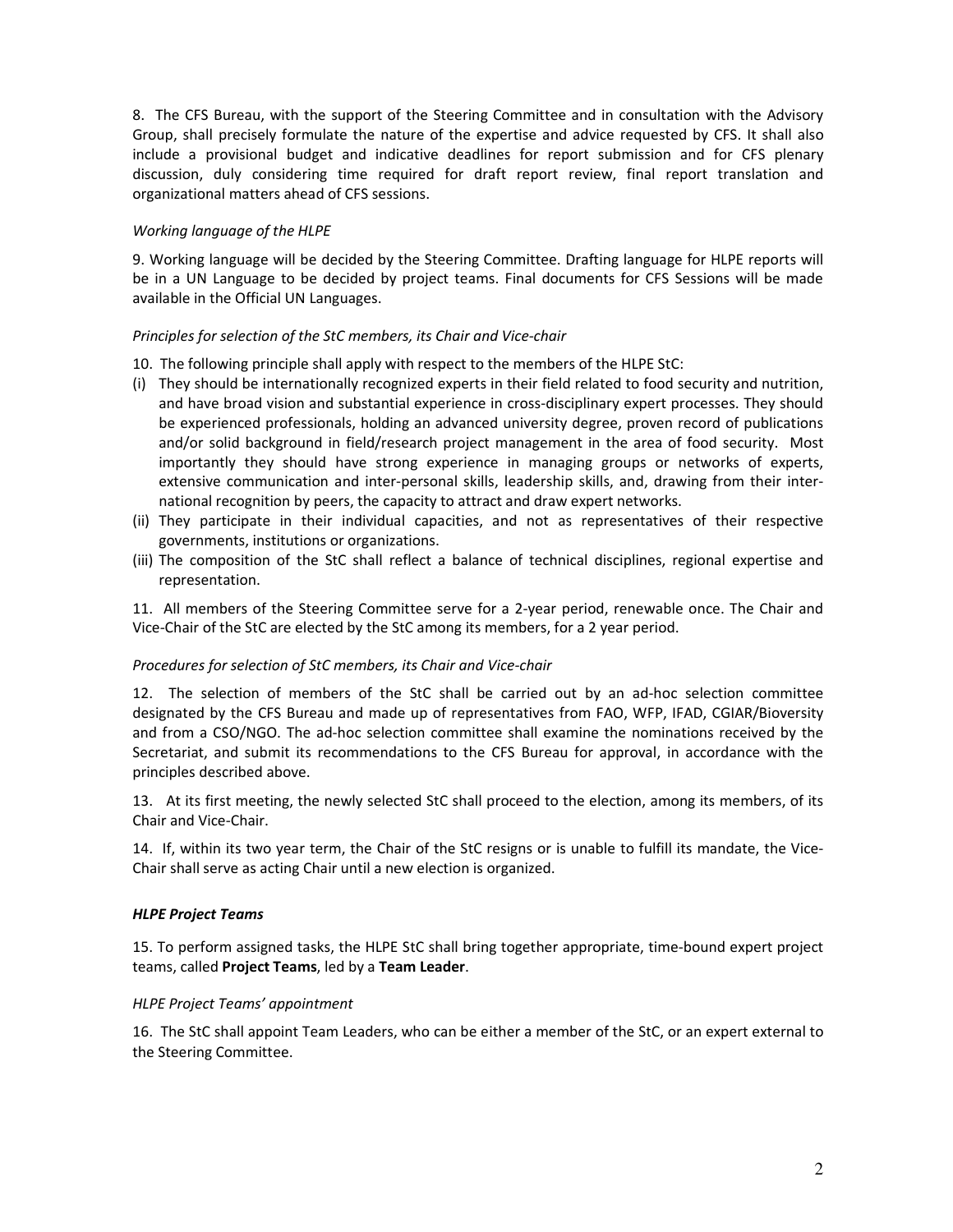17. Team Leaders, if necessary and as appropriate, can submit additional names of contributing authors to participate to the Project Teams. In that case, they submit their proposal to the StC for approval and to the CFS Secretariat for information.

18. To assist the StC in selecting the project teams, the CFS Secretariat shall set-up and maintain an online roster of experts, located within the CFS website, and to which CFS stakeholders can nominate experts at any time. The roster shall be accessible to the StC and Team Leaders.

19. Project Teams selected by the StC shall reflect the general principles of scientific and technical relevance, regional expertise and balanced geographic representation, as appropriate.

20. The composition of any Project Team shall be given at the earliest opportunity for information to the CFS Bureau and made public under the CFS website.

## HLPE Project teams' mandate

21. Within the rules and procedures defined in this document, the StC has full responsibility and flexibility in terms of establishing and managing the Project Teams, their working methodologies, and work plan. The StC shall give clearly defined mandates and work plans to the Project Teams, with due consideration for calendar issues and constraints.

22. The preparation of the draft report is done by the HLPE Project Teams, under the responsibility of their Team Leader and under StC oversight. To prepare specific sections of the report for which he/she was appointed, the Team Leader, jointly with the StC, can decide to assign Lead Authors, chosen among the members of the HLPE Project Team.

## HLPE reports

23. HLPE reports will normally be composed of two sections as follows: a short summary for policymakers and a main report. If necessary, supplementary material or annexes might be added to the report.

24. A report is a critical, objective, policy-relevant evaluation and analysis of information, including social knowledge, designed to support decision-making. It applies the judgment of experts to existing knowledge to provide answers to policy-relevant questions, quantifying the level of confidence where possible, and document controversies as appropriate.

25. Sources of technical content, contributing documentation, data and assumptions used in the report should be properly referenced. Non published sources, reporting of field projects, or other non peerreviewed sources are accepted as relevant information sources, as far as their content is accessible to the HLPE and their quality is reviewed by the project team before incorporation in the HLPE report.

#### Report review process

26. The draft report of a Project Team shall be submitted for external review to experts not involved in the preparation of the report. To do so, the StC shall designate, with Secretariat assistance, two Review Editors external to the panel, who will submit the draft report for review to a set of individual experts (reviewers) with significant expertise in the area covered by the report.

27. The list of report reviewers shall be decided by the Review Editors, in consultation with the StC and the Team Leader, with Secretariat assistance, considering the need for a range of views, expertise, and geographical representation of reviewers. Reviewers shall execute their task in their individual capacities, and not as representatives of their respective governments, institutions or organizations.

28. Production of the revised draft report is under responsibility of the Team leader and the Review Editors, under StC oversight, taking into account reviewers' comments.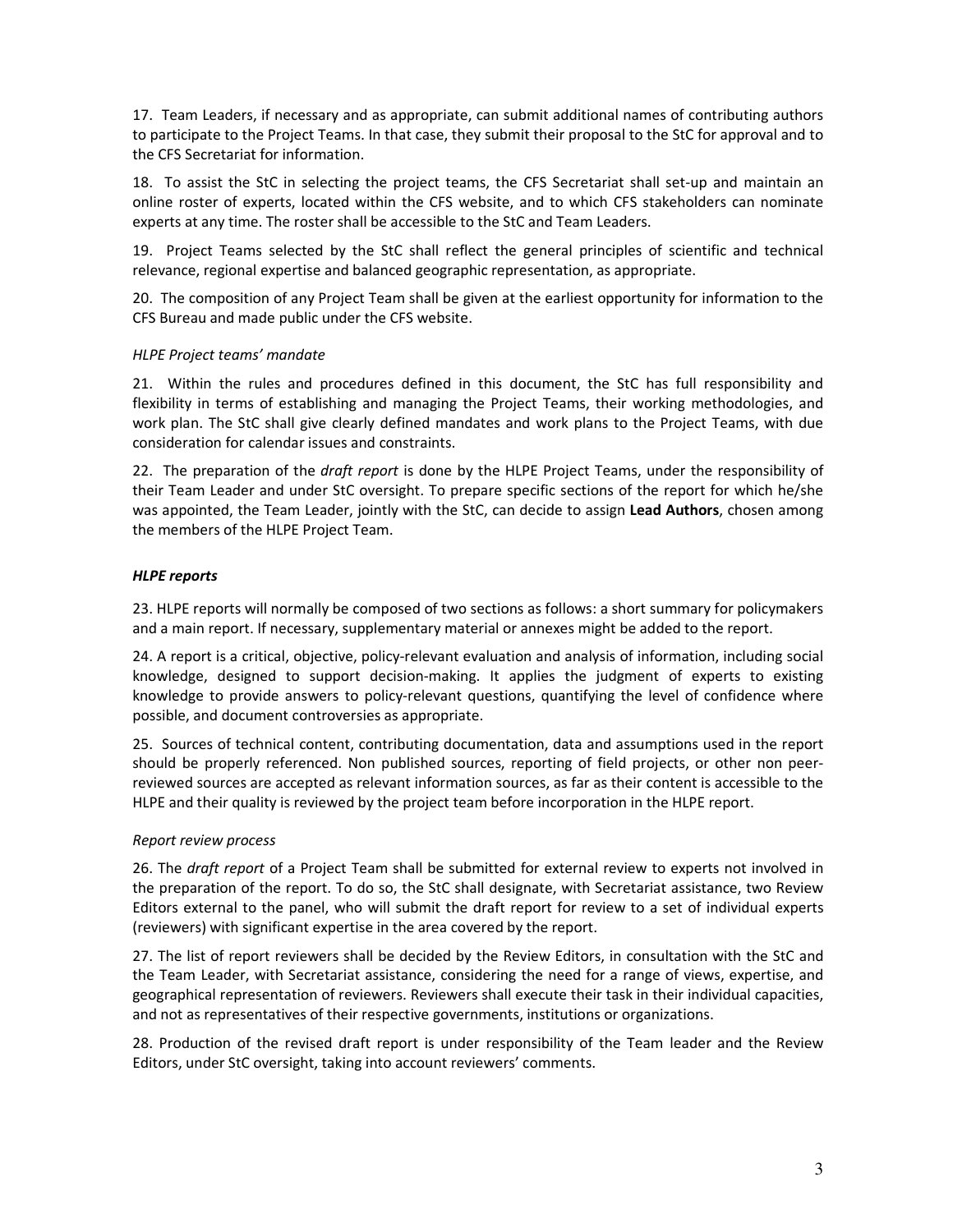### Report finalization

29. The Chair, Vice-chair, and members of the StC shall interact on a regular basis, and especially in the final phase of the elaboration of a report, with Team Leaders and their team members. Steering Committee Members can also contribute, as appropriate, to the preparation of the draft report. A virtual workspace shall be made available to the StC and project teams, within the CFS web site, for the purpose of communication and working on draft documents.

30. If the Steering Committee has appointed several Project teams to write different sections of a report, it shall coordinate, with the help of Team Leaders and Review Editors, the finalization of the report, with due consideration for uniform quality standards of the report.

31. If they cannot be reconciled with a consensus, differing views or controversies on matters of a scientific, technical, or socio-economic nature shall, as appropriate and if relevant to the policy debate, be represented and recorded in the report, and appropriately documented.

## Report approval and publication

32. Prior to their publication and distribution, HLPE reports shall be approved by the StC on the basis alone of conformity to the request of the CFS and observation of proper quality standards and the review process. The content of final reports do not represent at any stage official views of CFS or its members and participants. After approval by the HLPE StC, only grammatical and/or minor editorial changes can be made prior to publication.

33. Reports approved by the HLPE StC should be formally and prominently described on the front and introductory covers as "A Report of the High Level Panel of Experts on Food Security and Nutrition". Those reports will be made publicly available.

34. The final report should give credit to the Team Leader, to all Lead Authors, and to Review Editors. Contributing Author credits should also be given to other project team members provided they have effectively contributed to the report.

#### HLPE StC meetings, HLPE forums, and HLPE reporting to CFS Plenary

35. The Steering Committee shall normally meet two times per year in Rome and possibly more in extraordinary circumstances to review work methodologies, prepare work plans and finalize products/reports. Extraordinary meetings will have to be approved by the CFS Bureau.

36. Special open-ended HLPE forums, where progress on specific ongoing works of the HLPE could be presented to interested parties and CFS stakeholders, could take place, if funding permits, and with assistance of the CFS Secretariat, possibly back to back to CFS plenary sessions. Forum discussions and outcomes would feedback to the HLPE for finalization of its specific work and final report(s).

37. HLPE reports approved by its Steering Committee shall be transmitted within due deadlines by the Chair of the Steering Committee to the Chair of the CFS, and to the CFS Secretariat to handle related organizational matters ahead of CFS plenary sessions.

38. Following its introduction as an item on the agenda by the Bureau and according to the nature and purpose of a project, a report, its conclusions and recommendations could be introduced in CFS Plenary by the Chair of the HLPE StC, possibly in conjunction with the Team Leader and/or Lead Authors of the specific project team.